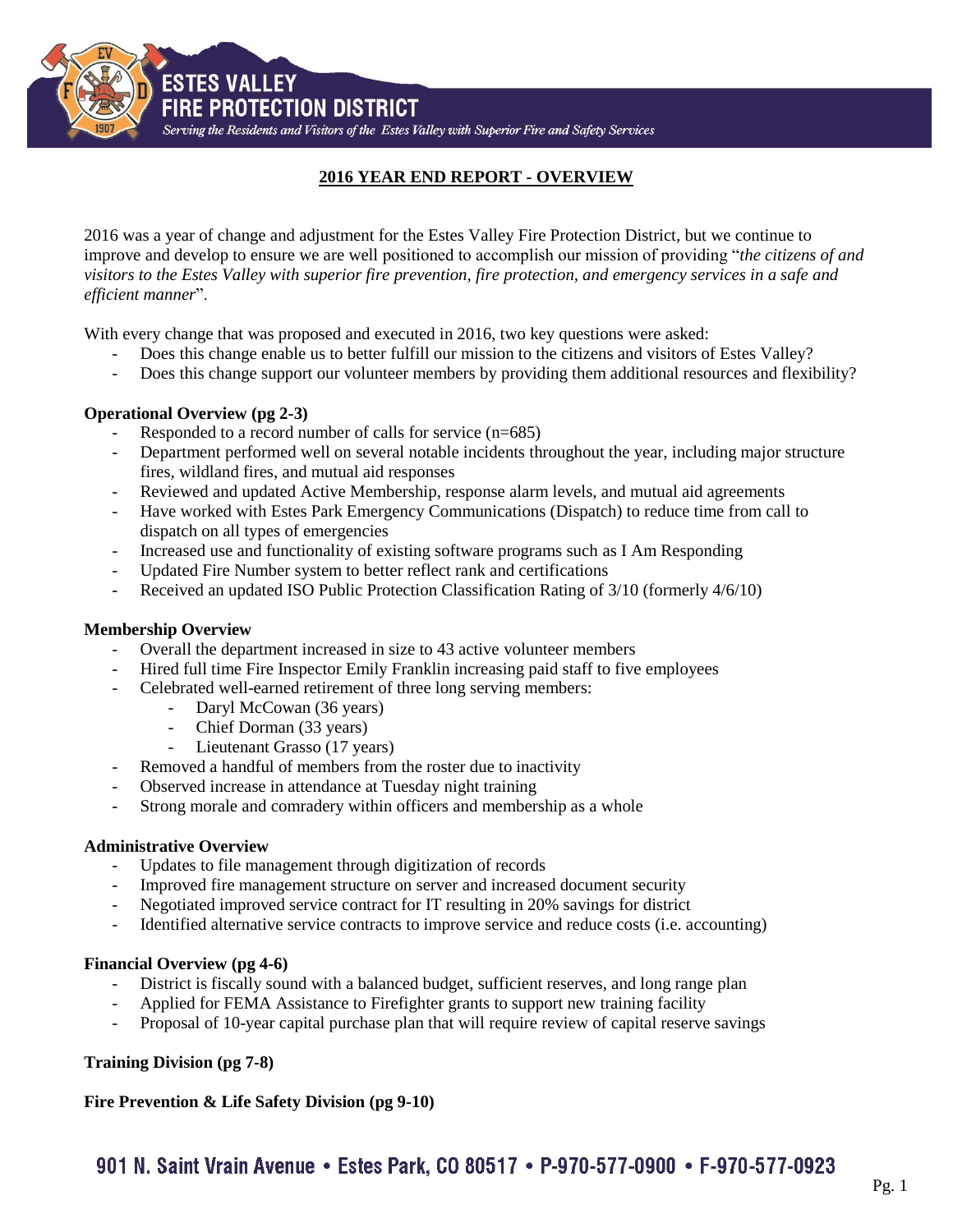

# **EMERGENCY RESPONSES BY MONTH**

- Set new record for annual call total in 2016 (685 calls for service)
- No single month was exceptionaly high, but longer "busy season" (picks up earlier, tails off slower)
- Definitive seasons with low in Winter and high in Summer

| <b>Month</b> | 2012 | 2013 | 2014 | 2015 | 2016 |
|--------------|------|------|------|------|------|
| January      | 21   | 40   | 41   | 42   | 43   |
| February     | 19   | 30   | 38   | 32   | 42   |
| March        | 43   | 36   | 46   | 29   | 37   |
| April        | 34   | 34   | 36   | 34   | 49   |
| May          | 49   | 57   | 43   | 45   | 58   |
| June         | 115  | 74   | 73   | 55   | 65   |
| July         | 91   | 92   | 59   | 91   | 96   |
| August       | 63   | 67   | 56   | 76   | 63   |
| September    | 62   | 88   | 56   | 66   | 73   |
| October      | 49   | 52   | 48   | 51   | 59   |
| November     | 55   | 45   | 49   | 51   | 49   |
| December     | 47   | 35   | 51   | 46   | 51   |
| <b>TOTAL</b> | 648  | 650  | 596  | 618  | 685  |

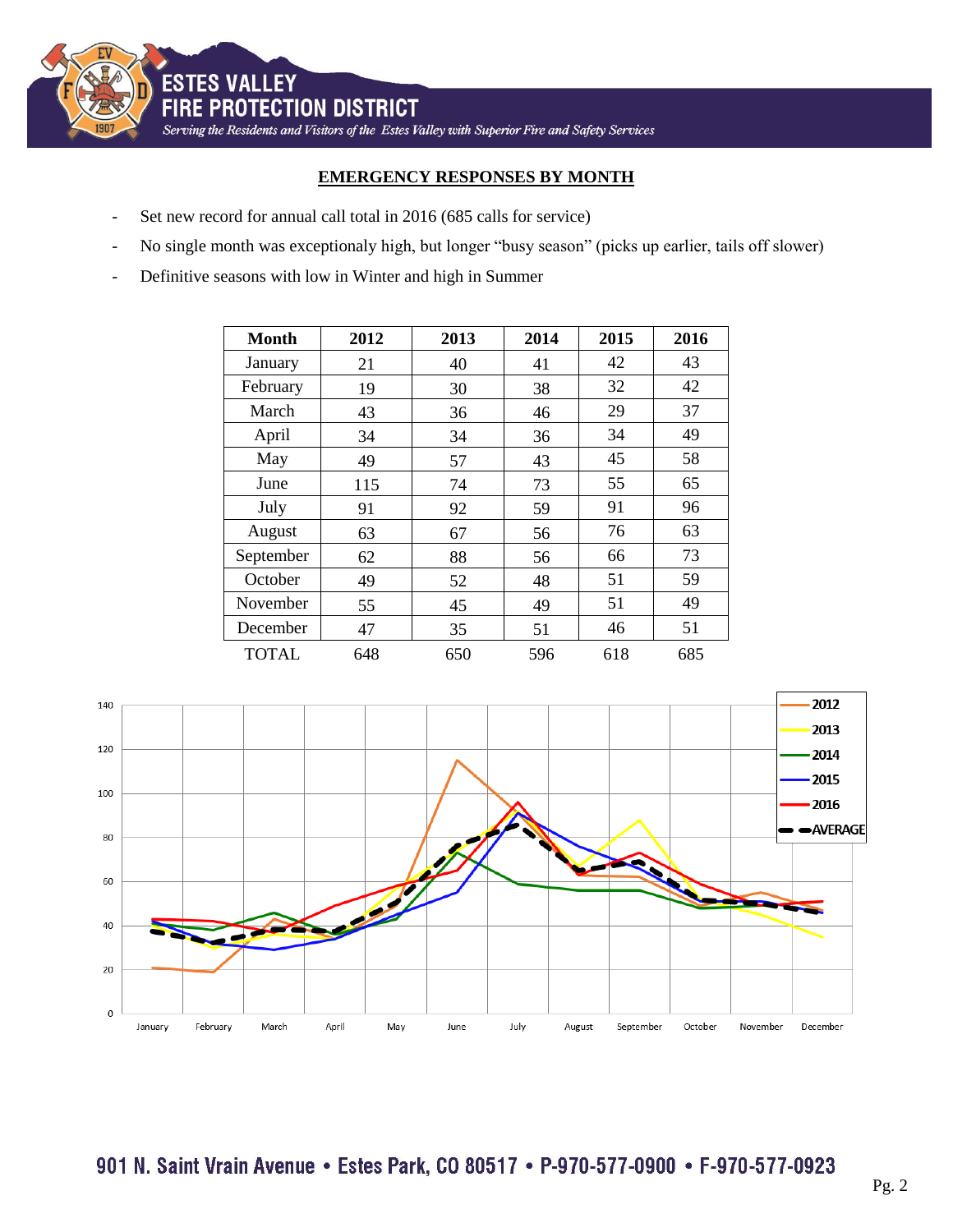

# **EMERGENCY RESPONSES BY TYPE**

- Greatest increase in Service Calls (500) and Good Intent Calls (600). Likely related to fire restrictions in place for 2.5 months during summer
- Service, Good Intent, and False Alarm Calls are 40-50% of call volume
- EMS calls contribute for 33% of call volume
- MVCs and Fire calls contribute for 25% of call volume (but have highest equipment and staffing demands)

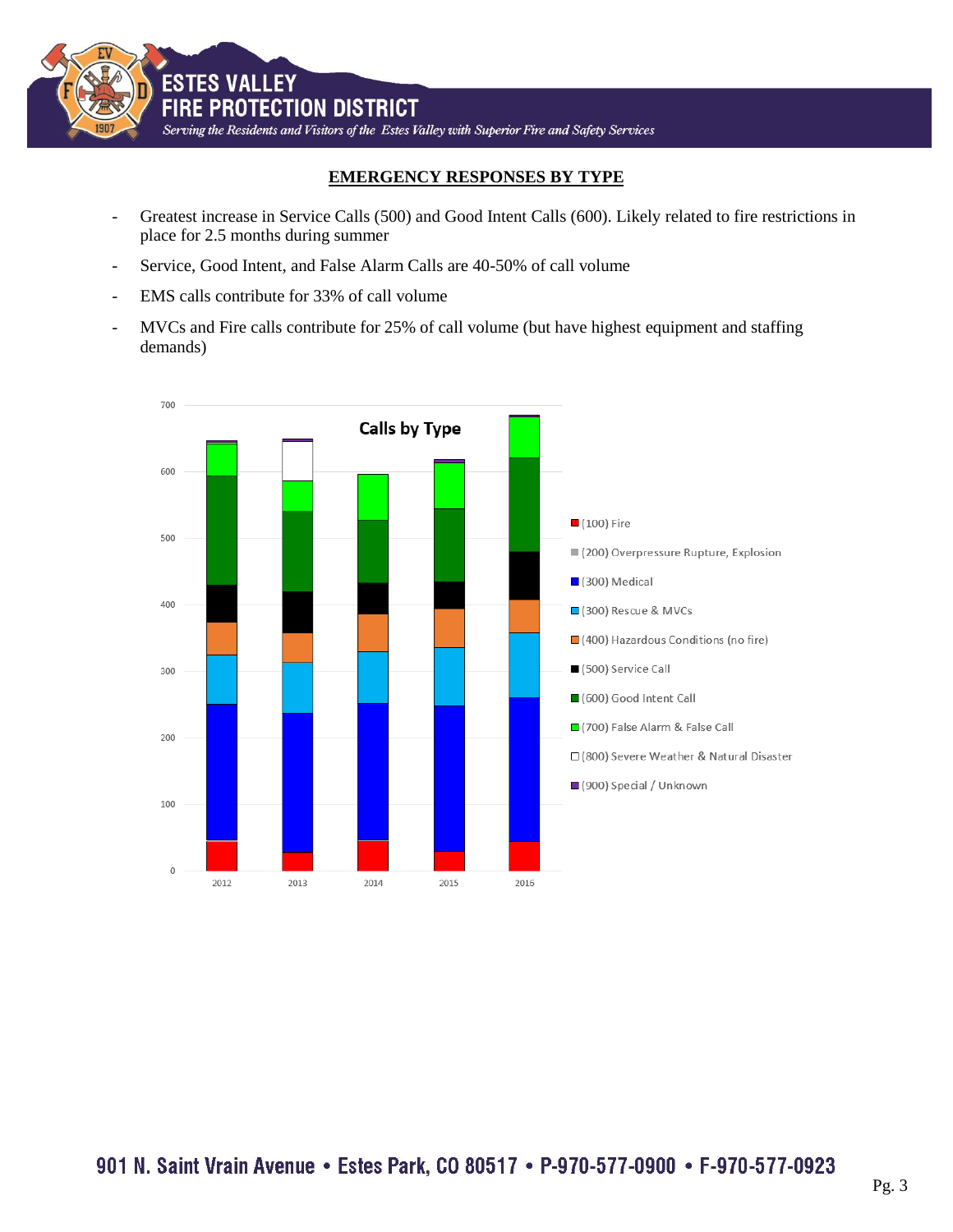

# **FINANCES – REVENUES**

- Consistent growth in Sales Tax Revenue
- Property taxes trending down 2010-2015, with large jump back up in 2016
- Estimates for 2017 revenue varies wildly if based on short vs. long term trends



901 N. Saint Vrain Avenue • Estes Park, CO 80517 • P-970-577-0900 • F-970-577-0923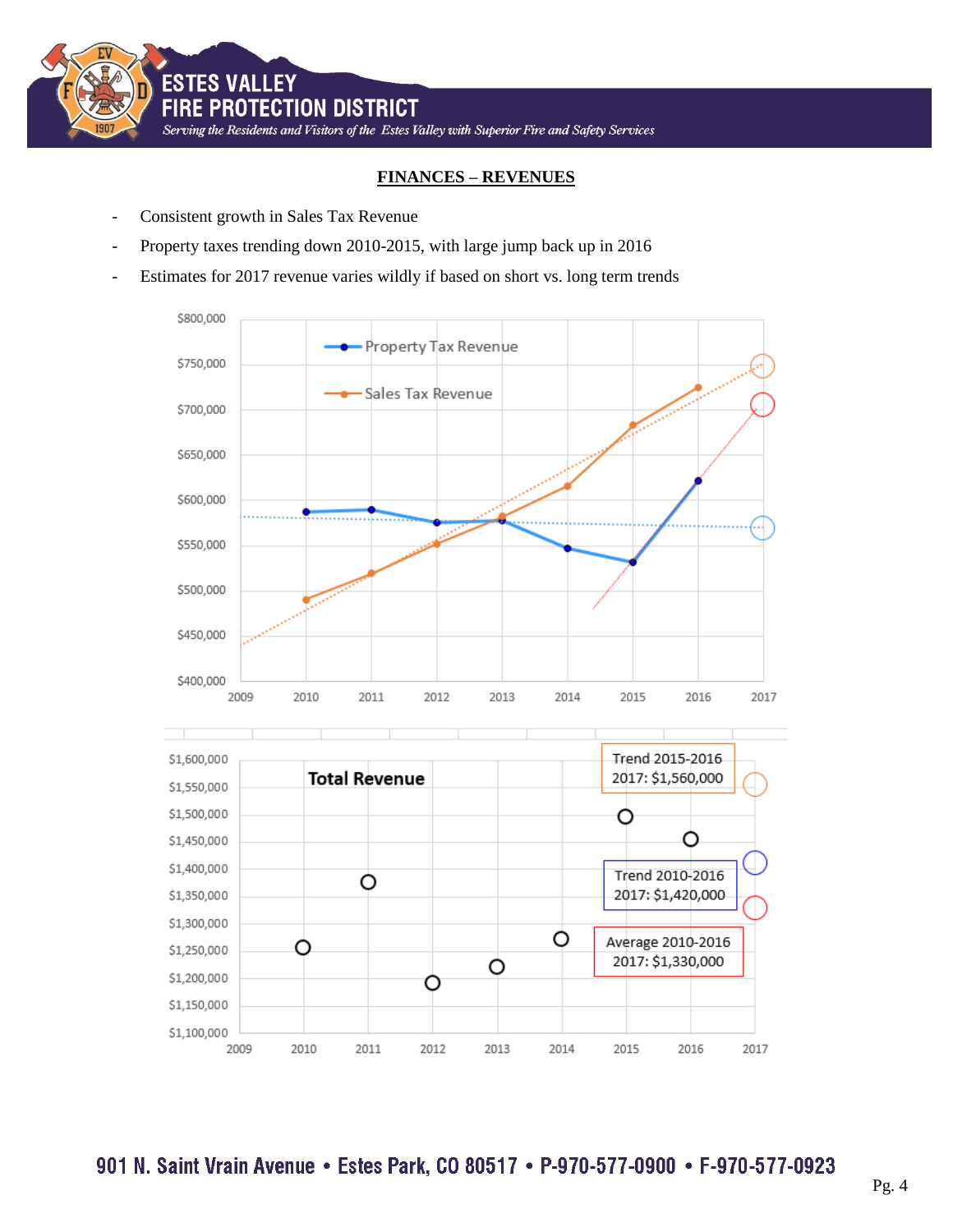**FIRE PROTECTION DISTRICT** 

**ESTES VALLEY** 

Serving the Residents and Visitors of the Estes Valley with Superior Fire and Safety Services



# **FINANCES – OPERATING EXPENSES**

Professional Services / Fees:

- Accounting & Audits
- Dispatch
- IT
- County Treasuerer Fees
- Legal

Personnel Services / Salaries:

- Salaries

Employee Benefits:

- Medical/Dental/Vision Insurance
- Workers Compensation
- Volunteer Firefighter Call Reimbursement
- Employee Assistance Program

#### Insurance Premiums:

- Property Insurance
- Accident & Sickness Insurance
- Unemployment Taxes

# Repair & Maintenance

- Maintenance Contracts (station, radios, MDTs, SCBA, etc)
- Buildings (general, furnace, lighting, sprinklers)
- Vehicles (maintenance, pump testing, fuel)
- Other equipment maintenance

# Materials & Supplies

- Station supplies
- **Catering**
- New equipment purchase (radios, thermals, computers, servers)

#### Job Performance

- Personal Safety Equipment
- Dive Team
- **Training**
- Employee Recognition

# **Utilities**

- Telephone
- Gas
- **Electric**
- Water
- Sewer
- Trash/Recycling

# Miscellaneous

- Volunteer Fire Pension
- **LOSAP**
- Contingencies
- Fuels Mitigation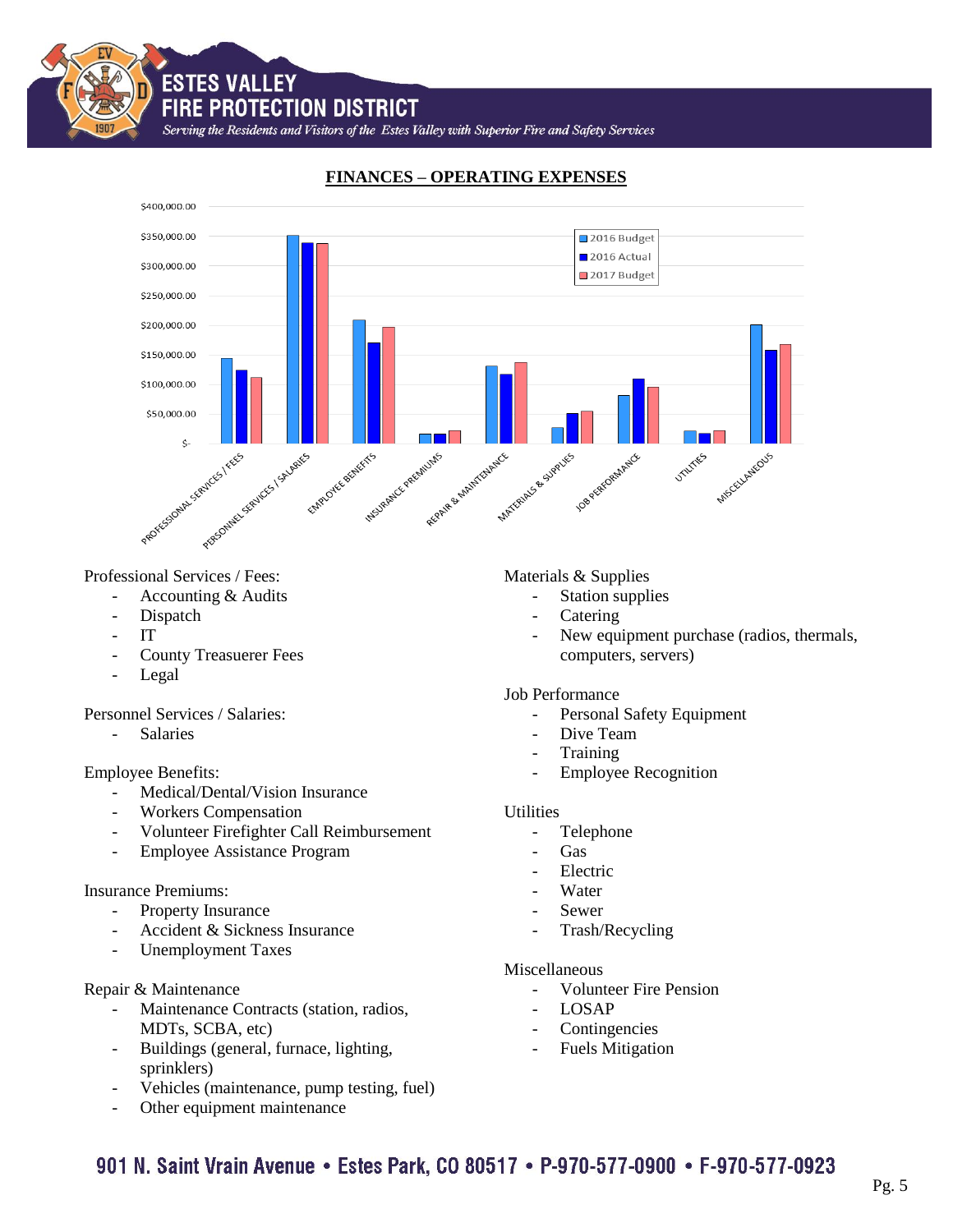

# **FINANCES – CAPITAL EXPENSES**

- E-One Type 1 Pumper to replace Engine 1
	- Apparatus with equipment cost of \$550,000
	- Retiring Engine 1 (1983) and Engine 2 (1976)
- Command SUV
	- New SUV for Fire Chief to respond and transport basic equipment for emergencies
	- Outfitted SUV with equipment cost of \$50,000
	- Former SUV been repurposed as Prevention Vehicle during week and used as On-Call Officer on weekends
- Estes Valley Regional Training Center
	- Invested \$240,000 into upgrades for training site
	- Improved drainage to comply with CDPHE requirements to manage run off
	- Installation of concrete pads to enable live fire training, vehicle extrication training, and general fire scenarios at training site
	- 2017 project to invest additional \$400,000 into burn building to facilitate in-house certification training for members and neighboring departments

# **RESERVES AND FINANCIAL STANDING**

- Balanced budget
- Operating Reserve of \$600,000
	- Sufficient to cover 6 months of operating expenses
	- Invested into CSAFE to increase return on funds
- Capital Reserve of \$550,000
	- To cover costs for 2017 Training Burn Building
	- Outlined 10 year fleet replacement plan to include Ladder 6, Engine 10, Engine 61
- Required Reserves of \$300,000 for TABOR, LOSAP, and Contractual Commitments

# 901 N. Saint Vrain Avenue • Estes Park, CO 80517 • P-970-577-0900 • F-970-577-0923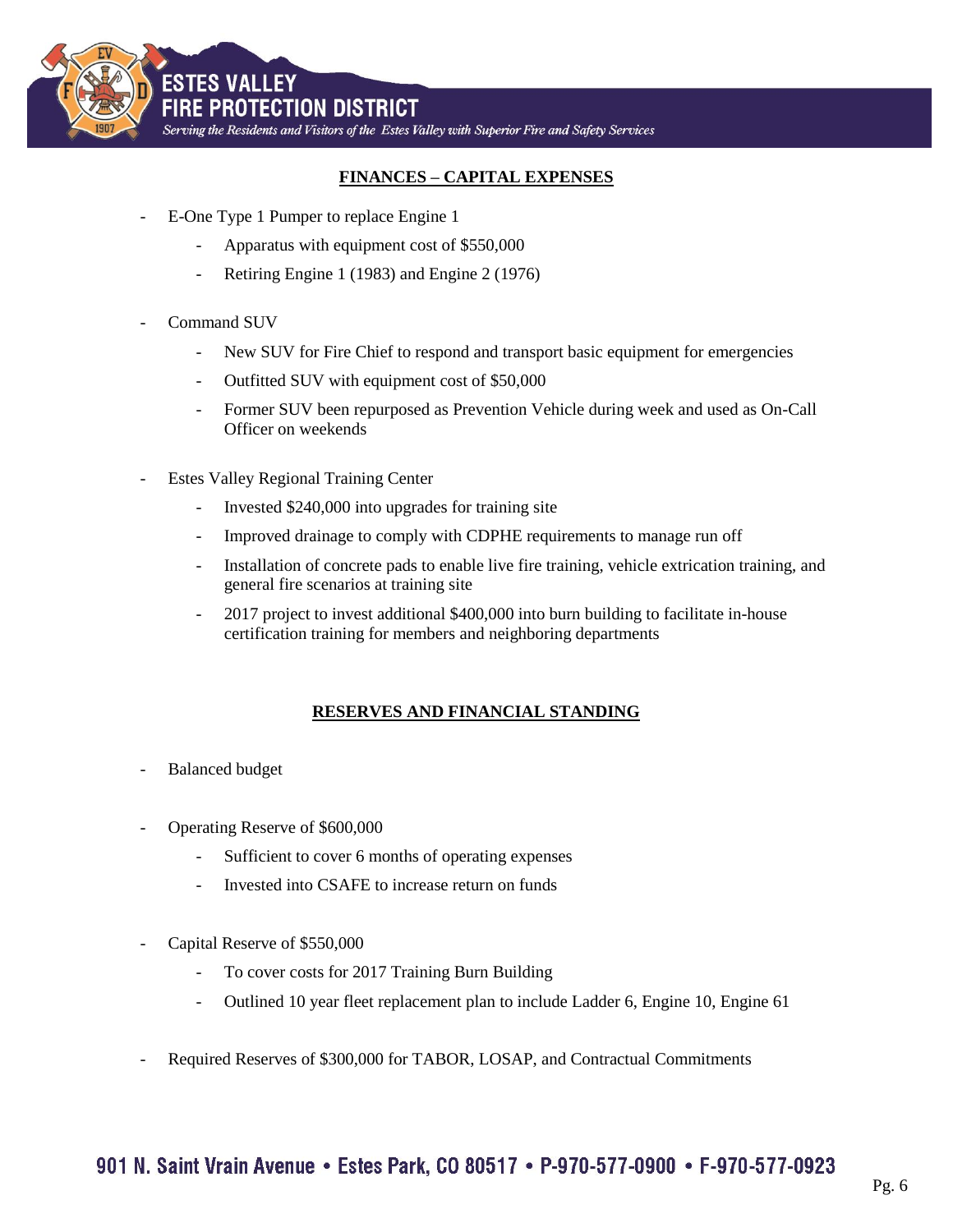

# **TRAINING DIVISION REPORT – 2016**

- Increased training opportunities and quality
- Increased certifications in membership

|                                | 2015  | 2016  | <b>Increase (Decrease)</b> |
|--------------------------------|-------|-------|----------------------------|
| Total # of Scheduled Trainings | 52    | 58    |                            |
| <b>Total Training Hours</b>    | 2,637 | 3,204 | 567                        |
| Officer                        | 95    | 195   | 100                        |
| Fire                           | 1,295 | 1,541 | 247                        |
| <b>EMS</b>                     | 245   | 261   | 16                         |
| Academy                        | 482   | 482   |                            |
| Engineering                    | 118   | 387   | 269                        |
| Dive                           | 403   | 339   | 64                         |

| <b>Academy Candidates</b>  |               |         |  |
|----------------------------|---------------|---------|--|
|                            | Firefighter I |         |  |
|                            | Firefighter 2 |         |  |
| <b>Academy Annual Cost</b> |               | \$2,500 |  |

| <b>Certifications Breakdown</b> |                        | 2015           | 2016           | <b>Increase (Decrease)</b> |
|---------------------------------|------------------------|----------------|----------------|----------------------------|
| Fire                            | Firefighter I          | 26             | 28             | $\overline{2}$             |
|                                 | Firefighter II         | 5              | 14             | 9                          |
|                                 | <b>Fire Proctors</b>   | 3              | 6              | 3                          |
|                                 | <b>Instructor I</b>    |                | $\overline{2}$ | $\overline{2}$             |
|                                 | Officer I              |                | $\overline{2}$ |                            |
|                                 | <b>BLS</b> Instructors |                | $\overline{2}$ | $\overline{2}$             |
| Engineers                       | Type 1 (Single Line)   | 12             | 18             | 6                          |
|                                 | Type 1 (Multi Line)    | 9              | 15             | 6                          |
|                                 | Type 2                 | 10             | 15             | 5                          |
|                                 | Type 3 (Single Line)   | 10             | 14             | $\overline{4}$             |
|                                 | Type 3 (Multi Line)    | 8              | 11             | 3                          |
|                                 | Type 6                 | 10             | 16             | 6                          |
| <b>EMS</b>                      | <b>EMR</b>             |                | 3              | $\overline{2}$             |
|                                 | <b>EMT-Basic</b>       | 13             | 13             | $\theta$                   |
|                                 | <b>EMT-Basic IV</b>    | $\overline{2}$ | 6              |                            |
|                                 | <b>EMT-Paramedic</b>   | 6              | 5              |                            |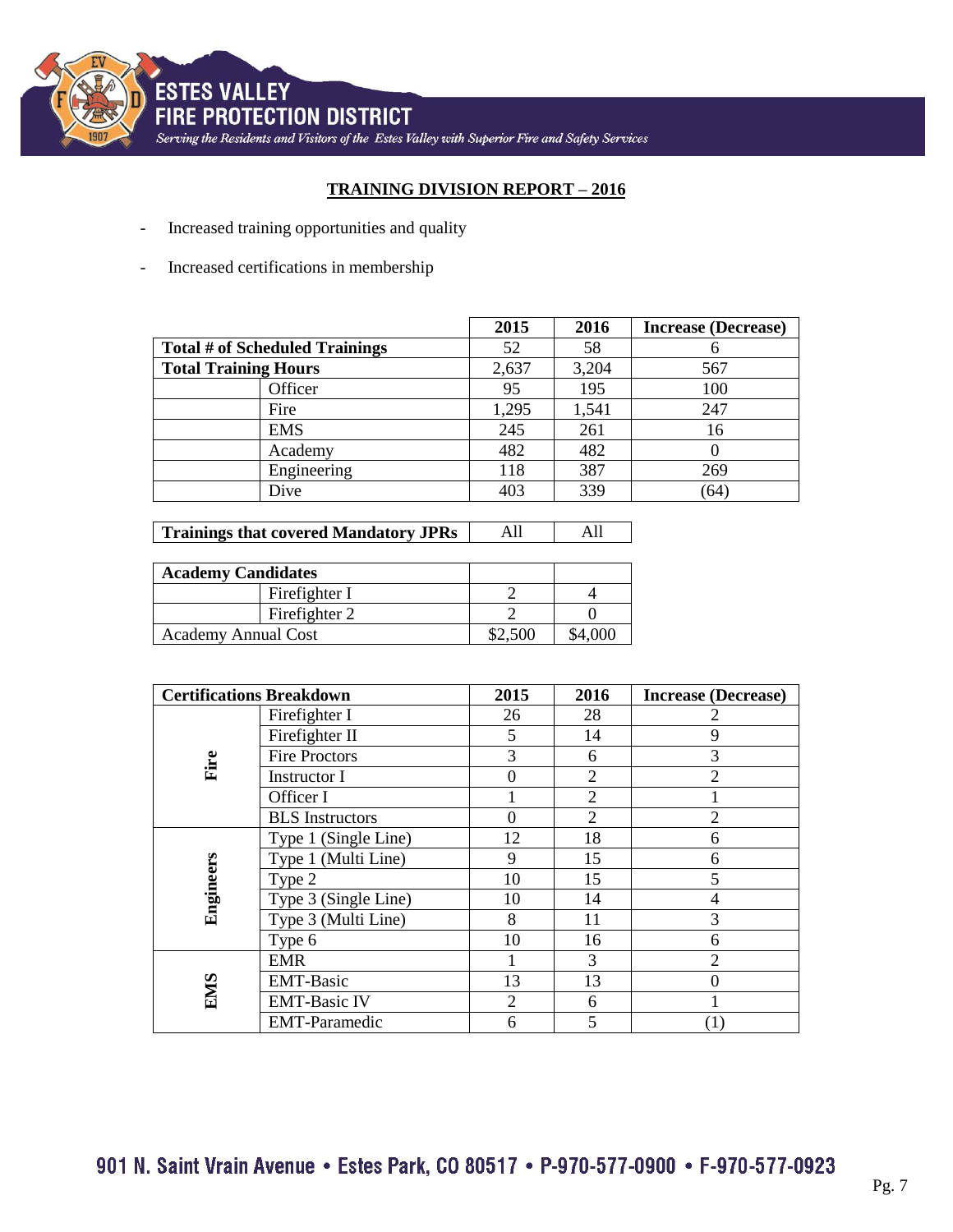

# **TRAINING DIVISION GOALS AND PROJECTS – 2017**

Changes for Training Calendar

2017 Trainings Laid out Task oriented Skill oriented Reorganized as task based JPR's covered in all trainings All Firefighter I JPRs covered within calendar year Training emphasis based on risk profile for Estes Valley Bringing experts to assist for material to be presented. EMS using EPMC to assist so we are all on same page. Rocky Mountain National Park for wildland

#### New Training Site and Academy

Building reputation as a department for quality training and certifications Mutual aid agencies participating in Estes Training to improve their own knowledge Hosting our own Fire Academy

> Increase convenience for local members to get necessary training Increase training opportunities for neighboring departments Decrease costs to district to provide same training Goal to host first FFI academy in August 2017

Have applied for FEMA Assistance to Firefighter Grant to provide equipment

#### Target Solutions

Online training platform started using in January 2017 Increased number of training resources available to members Increased flexibility for training opportunities - online can be access 24/7/365 Task books built into Target Solutions to ensure consistency Enable academy to be offered as hybrid online/face-to-face Decrease contact hours (and time away from families) without sacrificing content or accountability Improved tracking of training hours for all members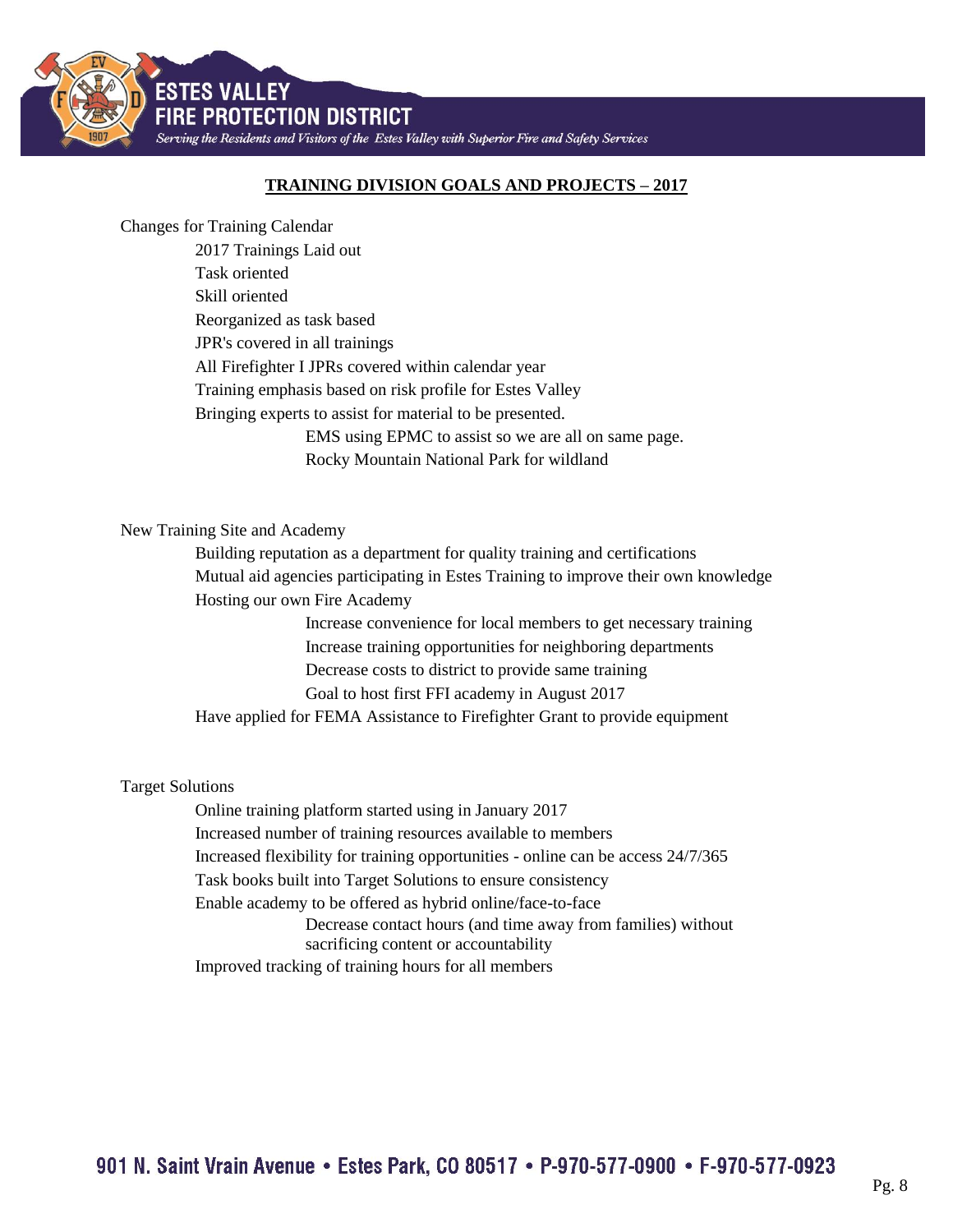901 N. Saint Vrain Avenue • Estes Park, CO 80517 • P-970-577-0900 • F-970-577-0923

# **FIRE MARSHAL MARC ROBINSON 2016 END OF YEAR REPORT**

Fire Marshal Marc conducted 259 plan reviews and 200 construction inspections in 2016 that represents an increase over 2015. Over 70% of plans submitted were electronic. We anticipate electronic plan submittals to become more the norm in 2017 as we now accept all plan submittals including fire protection system electronic. The life-safety Division makes every effort to completed our plan reviews on-time and meet the deadlines set by Town of Estes Park and Larimer County Community Development (on time reviews completed 95%). In addition to plan reviews, the Fire Marshal's Office issued 48 permits for fire protection and alarm systems, tents, tanks, fireworks, and open burring. We completed 21 fire hydrant flow tests to help with ISO. Throughout 2016 Fire Marshal's Office was busy working on numerous constructions projects like The Stanley Accommodations II Hotel, Estes Park Visitors Center, YMCA Craft & Design Center, YMCA Ruesch Auditorium, Estes Valley Library, Best Western Silver Saddle, Salud Health, Rustic Acres, Falcon Ridge Apartments, Riverview Pines, and Coyote Mountain. Please see additional accomplishments/statistics below;

- 
- Construction Inspections  $= 200$  Total for Life-Safety Division  $= 200$
- 
- $\bullet$  Meetings = 120 Total for Life-Safety Division = 120

**Accomplishments** 

- 
- 
- Fire Hydrant Flow Tests  $= 29$  Total for Life-Safety Division  $= 29$
- 
- Partnered with Colorado Relators on WUI outreach.
- Smoke Alarm/CO Detectors Matching Grant from Rotary Club

# **Life-Safety Division Goals for 2017**

- 900 Fire Hazard Survey Inspection
- Complete Plan Review on Time 97% (Time Established by EVFPD, Town, and County)
- Complete More than 50 WUI Site Inspections and 6 WUI Public Educational Outreaches
- Community Service outreach
	- o School Sponsored Event Involvement
	- o Fire Prevention Week
	- o Fire Muster
	- o Senior Center
	- o Smoke Alarm and CO Project
	- o Town and Library Sponsored Festivals and Events involvement
	- o Car Seat Program
- Teamwork More Than A Division Of Two
- Construction Plan Review =  $259$  Total for Life-Safety Division =  $259$ 
	-
	-
- Pub Ed Events  $= 15$  Total for Life-Safety Division  $= 23$
- WUI Inspections  $= 7$  Total for Life-Safety Division  $= 56$ 
	-
- Fire Investigations  $= 2$  Total for Life-Safety Division  $= 2$



• Fire Hazard Surveys  $= 43$  Total for Life-Safety Division  $= 584$